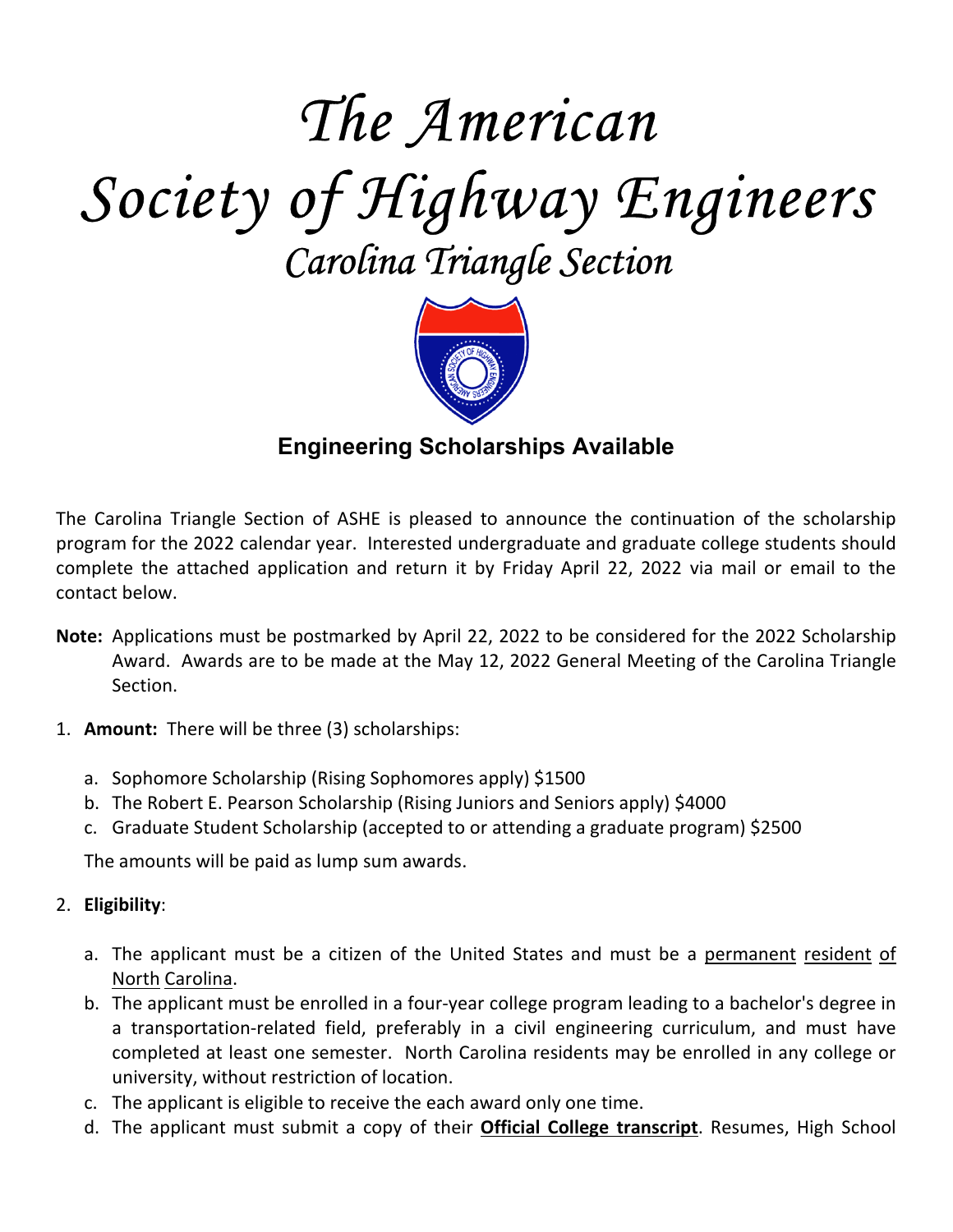transcript, and SAT scores may also be included, but are not required.

- 3. **Evaluation:** Each applicant will be evaluated on a 100 point-count system as described below:
	- a. Performance, **40 points** maximum as follows:
		- A review will be made of grade point averages and courses taken.
	- b. Evaluation of Applicant, **60 points** maximum as follows:
		- Evaluation of the applicant's activities and honors, work experience, leadership positions, and distinguishing qualifications (25 points maximum).
		- Evaluation of career goals, based on content, clarity of ambitions, grammar, spelling, and neatness (25 points maximum).
		- Enrollment in a Civil Engineering curriculum (10 points).
	- c. Personal Interview
		- If requested by the review committee a selection of applicants with the highest scores under Performance Factors and Evaluations of Applicant may be invited for an interview to be held by virtual room. This interview will be a subjective evaluation of the applicant's attitude toward college and the transportation and/or engineering profession, the ability to communicate, and personal appearance.

For further information, contact the following:

Doug Wheatley, PE American Society of Highway Engineers - Carolina Triangle Section **HNTB** 343 E. Six Forks Road Suite 200 Raleigh, NC 27609 (919) 424-0490 dwheatley@hntb.com

Or visit our website:

http://www.carolinatriangle.ashe.pro/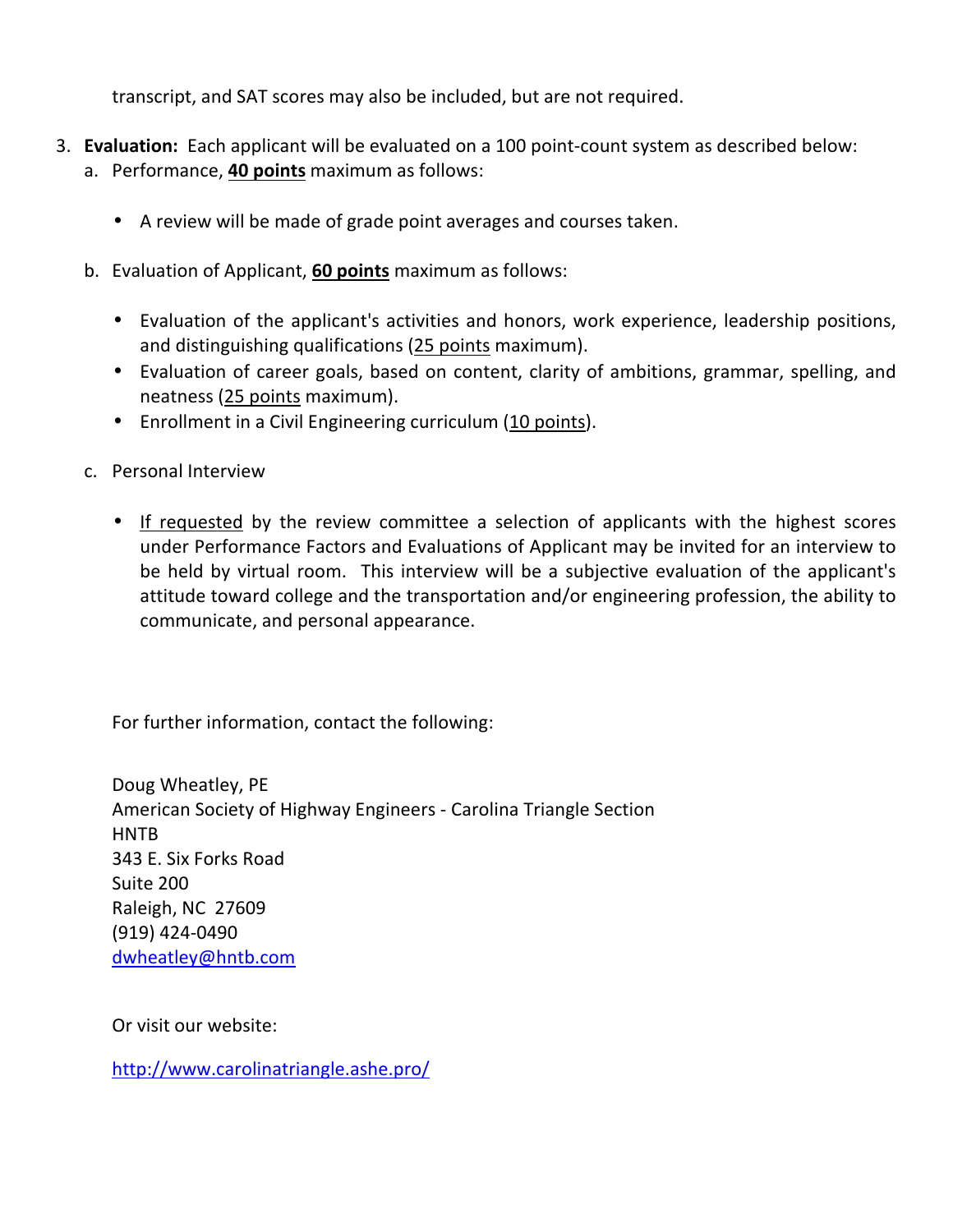## **AMERICAN SOCIETY OF HIGHWAY ENGINEERS Carolina Triangle Section**

## **2022 Engineering Scholarship Application Form**

INSTRUCTIONS: Fill in all blanks below. Type or print clearly. A PDF of this form may also be submitted. Attach a copy of your official college transcript and any other information. Part of the valuation may consist of a personal interview with the Scholarship Committee. A representative of the Committee will contact you to arrange a suitable time and place, if you are to be interviewed.

| (last)                                                            | (first)   |                                                                                                                | (middle)                 |                    |
|-------------------------------------------------------------------|-----------|----------------------------------------------------------------------------------------------------------------|--------------------------|--------------------|
| PERMANENT ADDRESS: (As shown on Drivers License):                 |           |                                                                                                                |                          |                    |
|                                                                   |           |                                                                                                                |                          |                    |
| (street)                                                          |           | (city)                                                                                                         | (state)                  | (zip)              |
| CURRENT ADDRESS (School): (If different than above):              |           |                                                                                                                |                          |                    |
| (street)                                                          |           | (city)                                                                                                         | (state)                  | (zip)              |
|                                                                   |           |                                                                                                                |                          |                    |
|                                                                   |           | DATE OF BIRTH: National Market Services of the Services of the Services of the Services of the Services of the |                          |                    |
| CITIZENSHIP: $\bigcirc$ U.S. $\bigcirc$ Other                     |           |                                                                                                                | RESIDENT: North Carolina | <b>Other State</b> |
| COLLEGE or UNIVERSITY ATTENDING: COLLEGE OF UNIVERSITY ATTENDING: |           |                                                                                                                |                          |                    |
|                                                                   |           |                                                                                                                |                          |                    |
| CURRENT GPA: New York CURRENT GPA:                                |           |                                                                                                                |                          |                    |
| <b>CLASSIFICATION (Check One):</b>                                |           |                                                                                                                |                          |                    |
| )Freshman                                                         | Sophomore | ) Junior                                                                                                       | Senior                   | Graduate           |
| APPLYING FOR SCHOLARSHIP (Check One):                             |           |                                                                                                                |                          |                    |
| Undergraduate / Robert E. Pearson OR                              |           |                                                                                                                | () Graduate              |                    |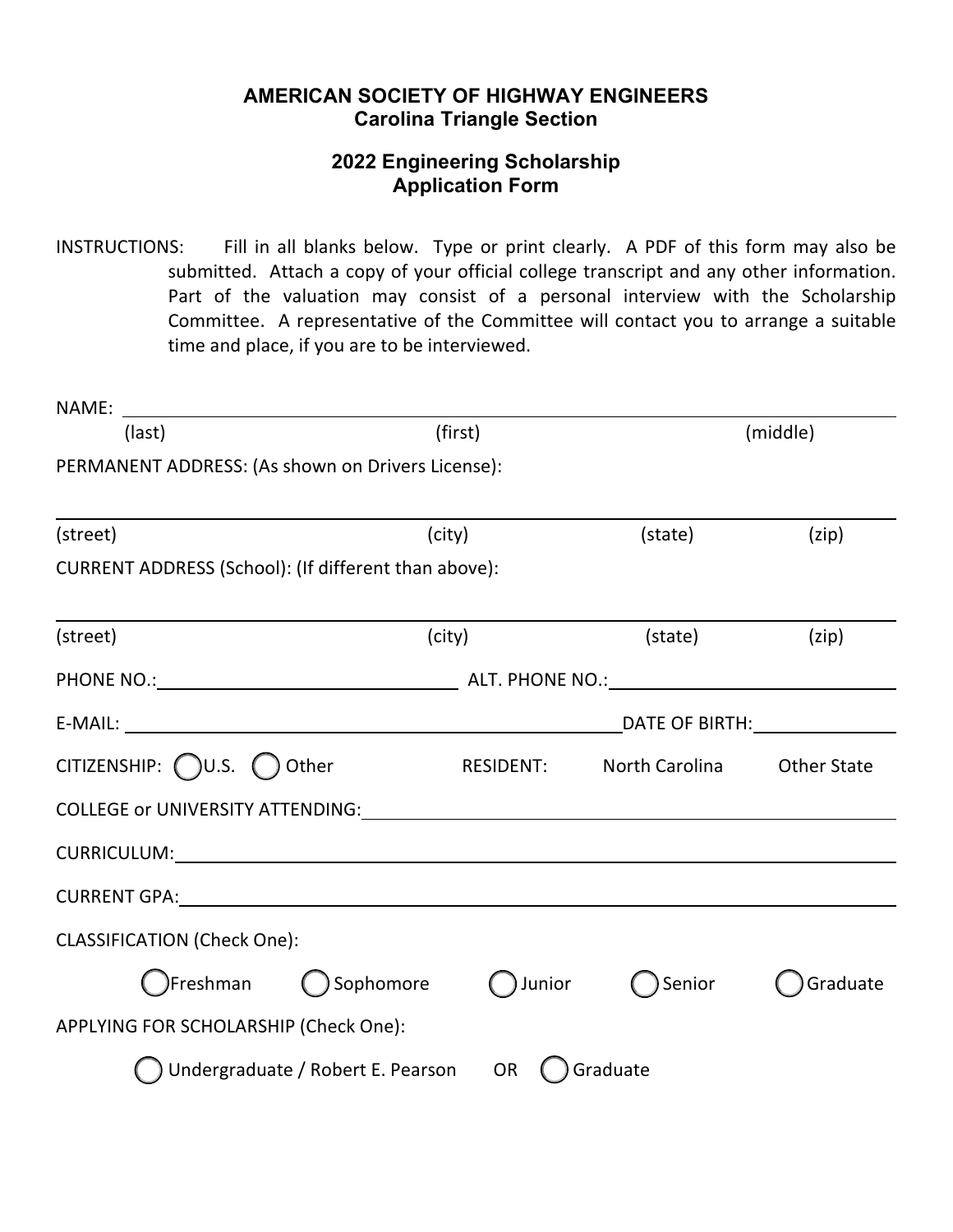ACTIVITIES: Describe your high school, college, and other community activities. Use additional sheet, if necessary.

AWARDS: List any special honors and/or awards you have received in or outside of school:

OTHER SCHOLARSHIPS: List any scholarships you have received: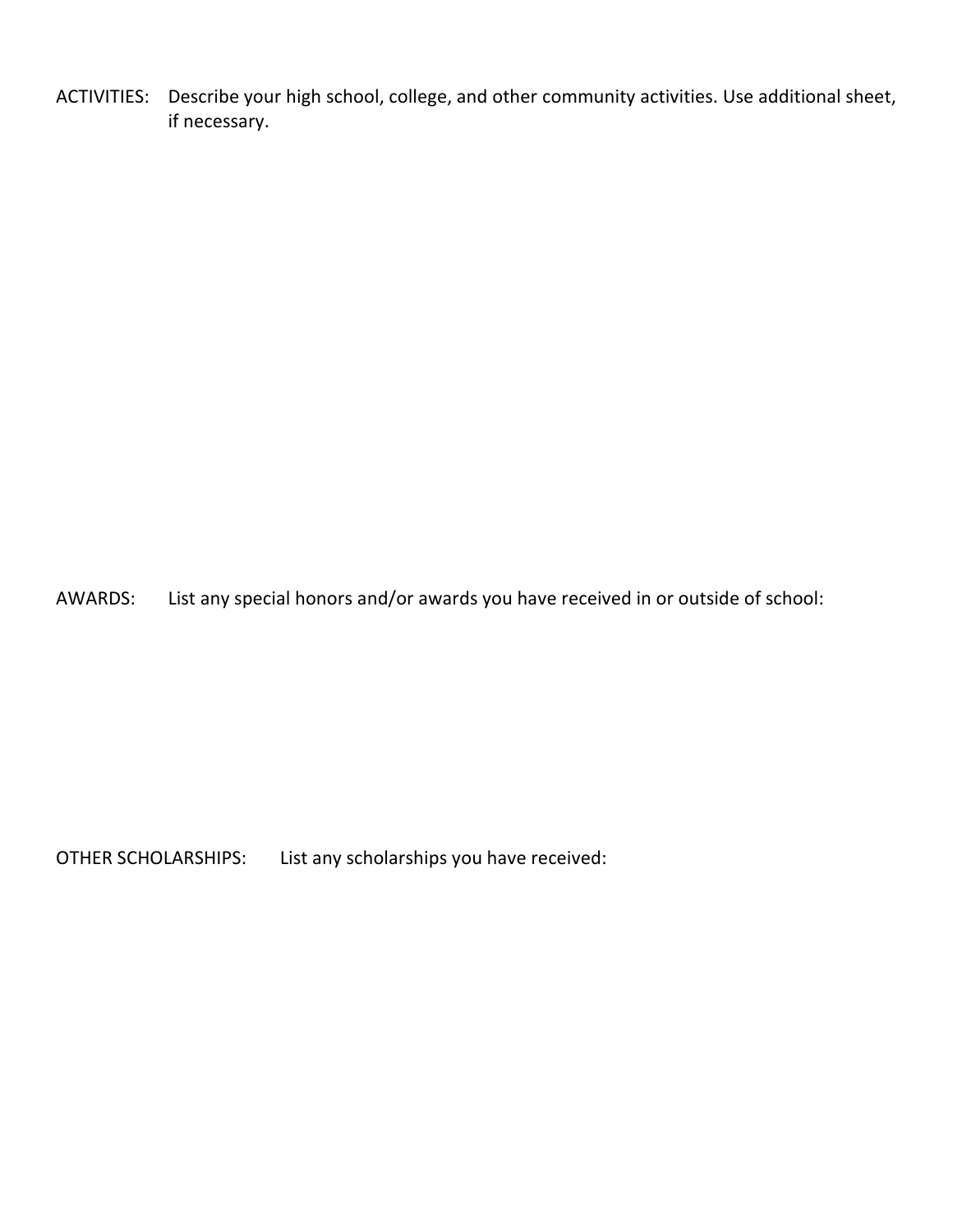LEADERSHIP POSITIONS OR DISTINGUISHING QUALIFICATIONS: Describe any activities requiring leadership or other distinguishing involvements in or outside of school:

DESCRIBE YOUR WORK EXPERIENCE: